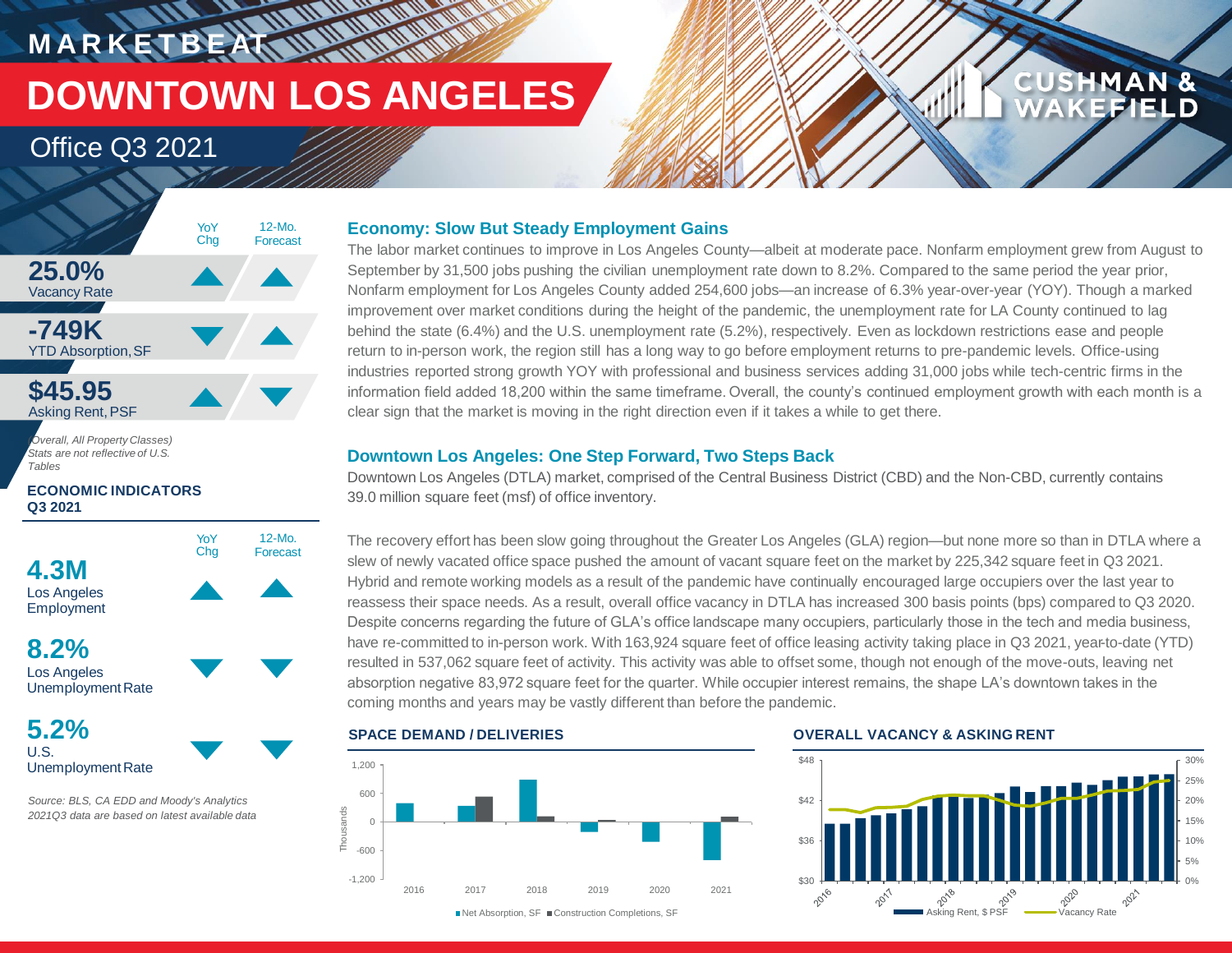# **MARKETBEAT 11.11.11.11.11.11**

## **DOWNTOWN LOS ANGELES**

**THE AN ANTIQUE REPORT** 

### Office Q3 2021

#### **Central Business District (CBD): Mild Progress**

Occupancy in the heart of LA dropped for the third consecutive quarter in a row, resulting in 147,934 square feet (sf) of vacant space returning to the market in Q3 2021. Overall vacancy totaled 23.3%--a 50 basis point (bps) increase from the previous quarter and 160 bps higher than the same period the year before. Additionally, the persisting trend of occupiers right-sizing their space requirements amid the pandemic added an additional 43,483 square feet of sublease space to the CBD in Q3. Though the city's high-rises continue to underperform quarter after quarter, Q3 provided some noteworthy highlights—particularly in leasing activity and lease rates. Notable deals include the Executive Office for Immigration Review (GSA – EOIR) recommitting to their multi-floor space at the City National Bank Building (77,678 st) and workforce education firm InStride signing a brand-new lease at The Bloc (23,234 st). Overall leasing activity levels were on par for the previous quarter, but the seemingly drip-feed pace of new deals has led to a noticeable drop in activity levels compared to the same time in 2020. YTD leasing activity for the CBD totaled 337,858 st—a 30% decrease from the year prior—and a far cry from the heights achieved before the COVID-19 pandemic. Despite the slowdown rents in the CBD climbed slightly by 30 bps quarter-over-quarter with overall average asking lease rates totaling \$45.21 psf/yr in Q3 2021. Class A products recorded similar upticks from the previous quarter with rents climbing to \$46.70 psf/yr—an increase of 30 bps from Q2 and 40 bps over the previous year, respectively. The frequent rise in asking rates can be traced to landlords offering more enticing concessions and amenities in order to lure occupiers back to the office space. Whether this move will pay dividends remains to be seen as LA's downtown has historically recovered from economic downturns at a slower pace compared to its contemporaries.

#### **Non-CBD: A Recurring Hot Spot for Tech**

Leasing activity outside of LA's CBD fell well below the tone set by the pre-pandemic norm as many of the tech and media firms who flocked to the area pressed pause on their expansion plans. For the fifth consecutive quarter, the Non-CBD area failed to crack six-digits with overall leasing activity totaling 61,003 sf in Q3 2021. YTD, meanwhile, totaled 199,204 sf—a 21% decline from the same period the year prior and an 83% decrease when compared to Q3 2019. Tech and media firms have been consistent drivers of growth for the area, particularly around the Arts and Fashion Districts of DTLA, and Q3 2021 proved to be no exception. Popular live-streaming service for gaming, Twitch, signed a new deal for a sublease space within the Arts District for 20,279 sf of space. The pause from companies leasing space throughout 2020 and into early 2021 put a damper on occupancy gains. The flattened activity showed a small QOQ increase to overall vacancy rates to 29.3% or a 30-bps increase. The non-CBD will accrue more vacant space in the forthcoming quarters as large projects, California Market Center (1.3 msf), is scheduled to deliver with minimal pre-leasing in place. With a lack of leasing volume and more vacant space reentering the market, overall asking lease rates declined 0.8% from the previous quarter to \$47.66 psf/yr. Despite the quarter-to-quarter decline, rates in DTLA's Non-CBD are still 5.4% higher than the same period last year and dwarf the pre-pandemic high of \$44.15 psf/yr achieved in Q4 2019. Rates for Class A space was static quarterover-quarter at \$56.00 psf/yr, though considering how in-demand high-class space is in and around the Arts District by tech and media firms, rates are still 11.7% higher than pre-pandemic levels.

#### **VACANT SPACE BY CLASS**



**CUSHMAN &** 

FIELD



#### **SUBMARKET DIRECT ASKING RENT**



#### **DIRECT VS SUBLEASE AVAILABLE SPACE**